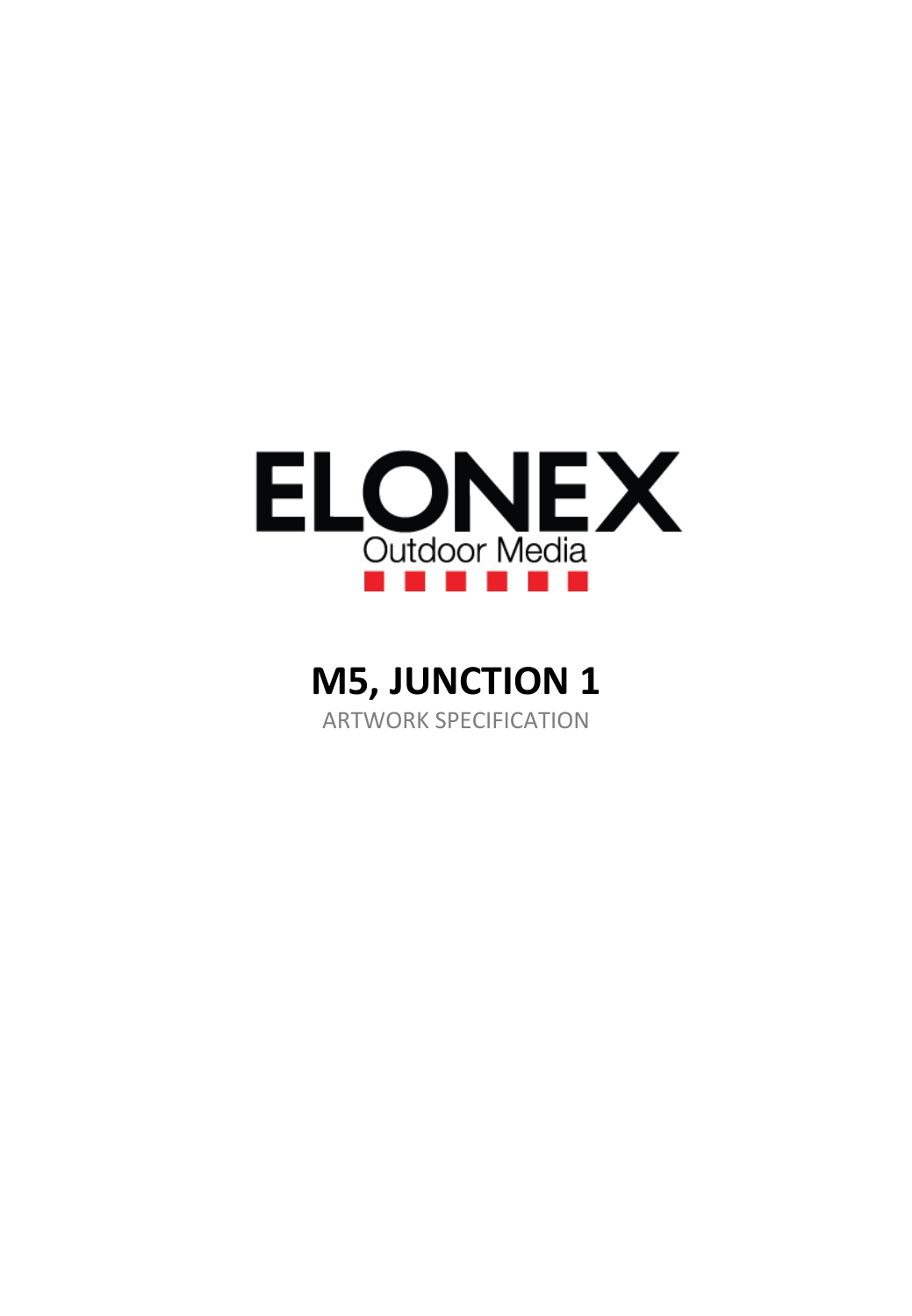

# **Camera Ready Artwork Specification LED ColourScreen - M5J1**

#### **North bound**

**Dimensions**: 768 x 1152 pixels Static image<br>N Location:

#### **South bound**

**Dimensions**: 576 x 864 pixels Static image<br>S Location:



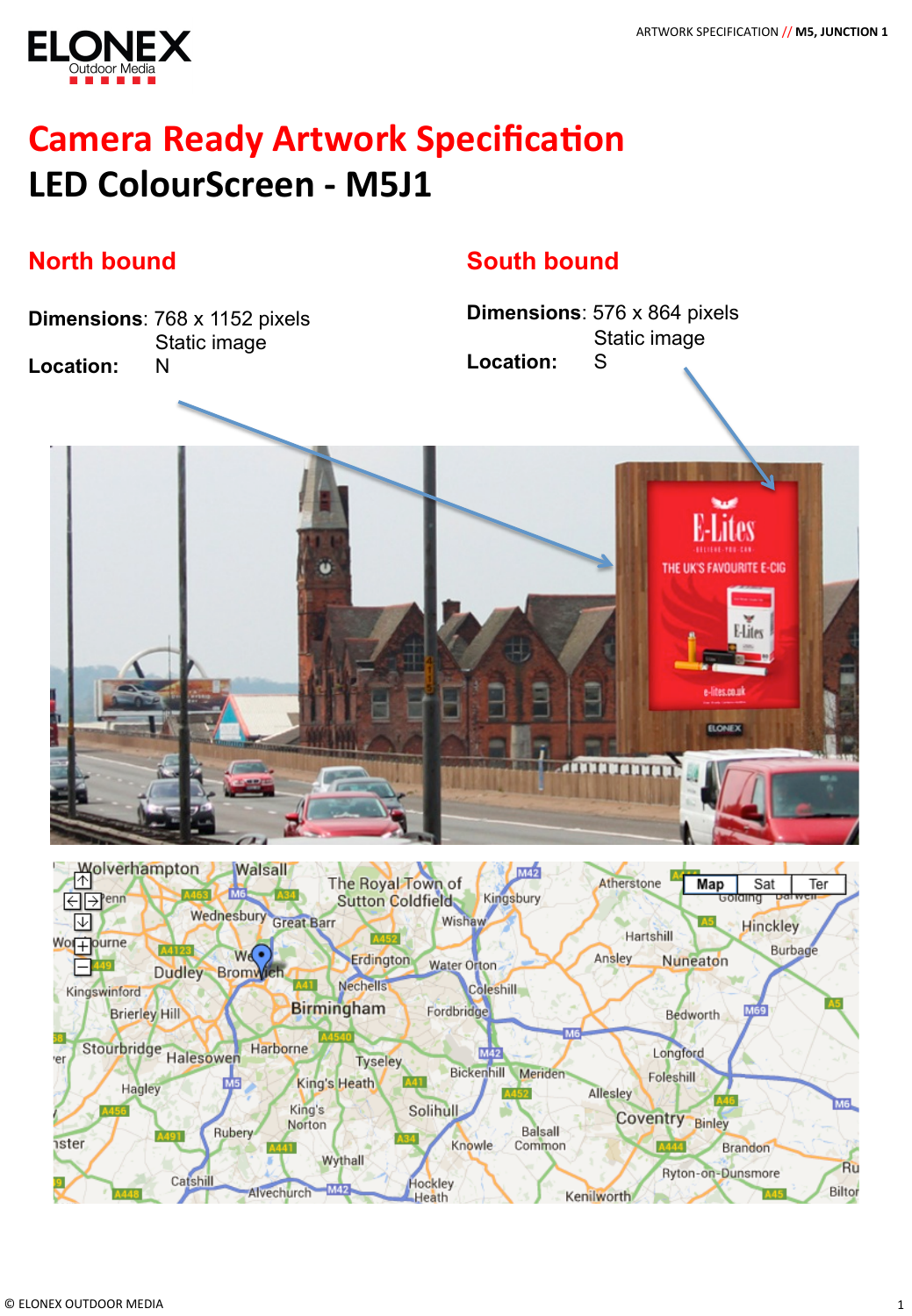

# **Camera Ready Artwork Specification LED ColourScreen - M5J1**

### **Specification**

| Final Artwork Resolution: N: 768 x 1152 pixels |                            |
|------------------------------------------------|----------------------------|
|                                                | <b>S:</b> 576 x 864 pixels |
| <b>File Format:</b>                            | JPEG   PNG                 |
| <b>Resolution:</b>                             | <b>150 DPI</b>             |
| <b>File Compression:</b>                       | $ZIP$ (.zip)               |

#### **Contacts**

**For queries and sign-off approval please contact:** 

**Tel:** 0871 222 3456 0871 222 7222 **eMail:** creative@elonex.com

#### **Deadlines**

All design briefs must be provided no less than 14 working days before start date. All artwork must be submitted 10 working days before the start date.

#### **Advert Naming Convention**

All to be named appropriately, beginning with: Site name code "M5J1" - the advert location "N" - then the Client/Project name "ACME"

If special day parting/advert playback is required\* please label accordingly - "WeekDay-A" Please detail your requirements via email at the time of your artwork submission.

*For example: M5J1-N-ACME001.jpg* 

#### **Requirements**

Artwork needs to be supplied at exactly the stated pixel size resolution. No trim, bleed or safe-area is required. Maximum file size 150MB

#### **Delivery**

Files can be emailed directly to creative@elonex.com Or via we transfer service.

\*This must be arranged with your sales representative at the time of booking.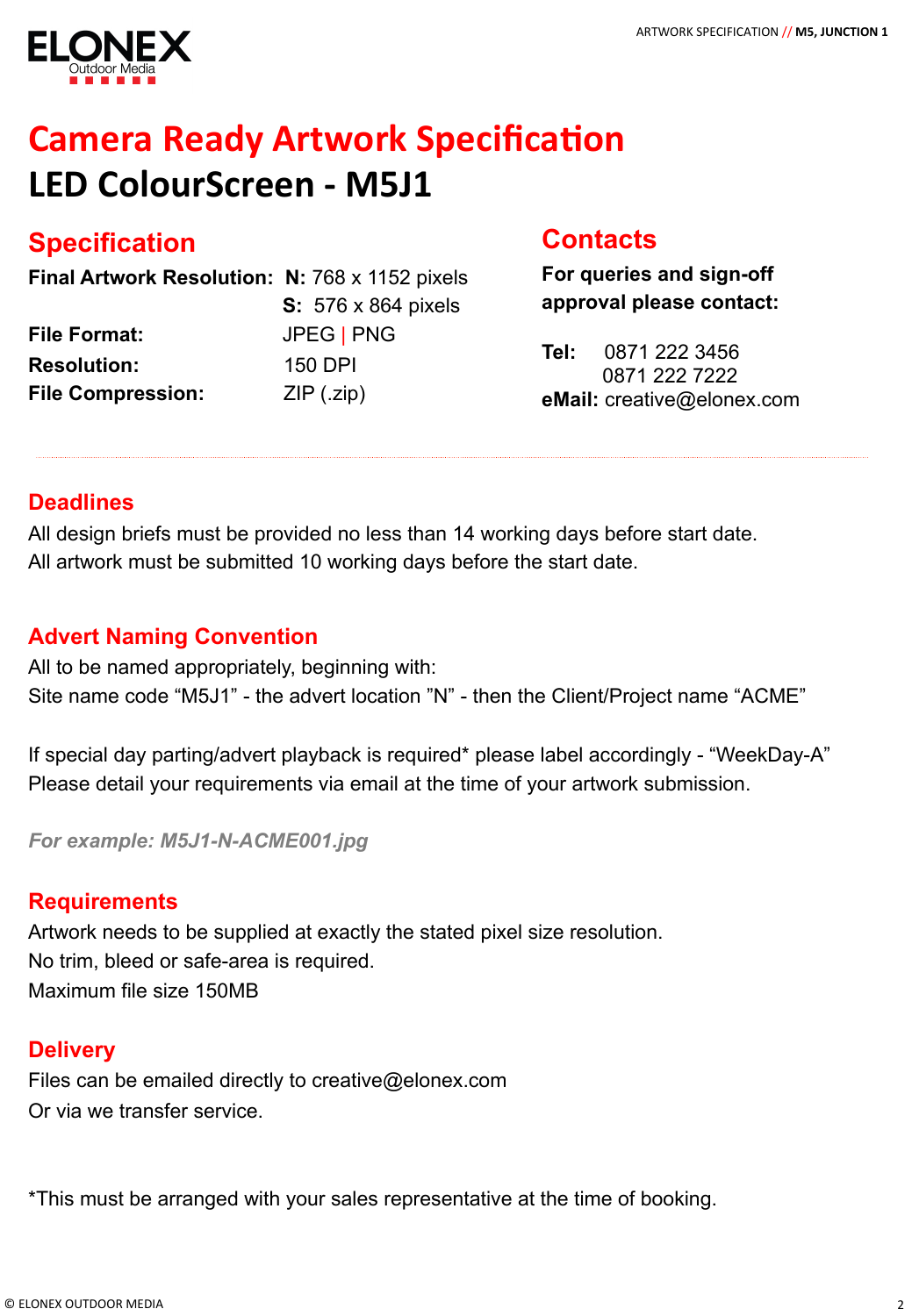

### **Make the most of your advert Advertising Psychology**

#### **What do you want to achieve with your advert?**

A successful advertisement is one that conveys a positive image of your company's brand, and contains a relevant message geared towards company goals and campaigns. The advert is the brand ambassador and visual for your company, keep it short & sweet! You want the crowd to use brand-association and brand-recognition so when it comes to the customer's next purchase, you'll be the first company in mind.



#### **Include a call to action**

Like we said, your advertisement should be a simple & concise message consistent to your brand. It's a good idea to include a 'call-to-action' to get the viewer to become an active participant. This could be something like a 'special offer,' discount code, etc. Incorporate the company website as a point-of-direction to enhance the likeliness that the customer is now headed in your direction.